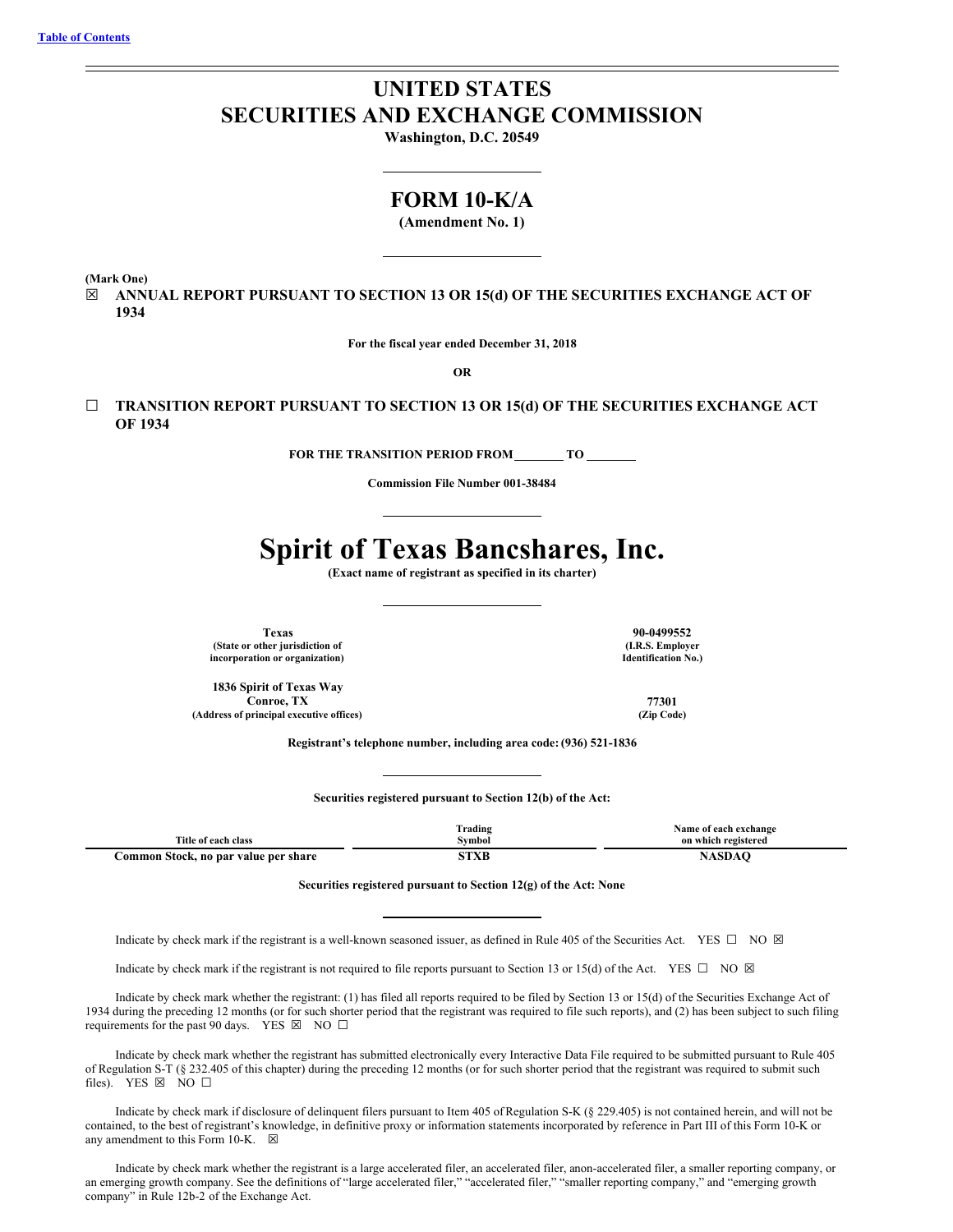| Large accelerated filer | $\Box$ |
|-------------------------|--------|
| Non-accelerated filer   | ⊠      |
| Emerging growth company | ⊠      |

If an emerging growth company, indicate by check mark if the registrant has elected not to use the extended transition period for complying with any new or revised financial accounting standards provided pursuant to Section 13(a) of the Exchange Act. □

Indicate by check mark whether the registrant is a shell company (as defined in Rule 12b-2 of the Exchange Act). YES  $\Box$  NO  $\boxtimes$ 

The aggregate market value of the voting and non-voting common equity held bynon-affiliates of the registrant, based on the closing price of the shares of common stock on The NASDAQ Stock Market on June 30, 2018, was \$182.2 million.

The number of shares of registrant's Common Stock outstanding as of July 23, 2019 was 13,793,232.

#### **DOCUMENTS INCORPORATED BY REFERENCE**

Portions of the registrant's Definitive Proxy Statement relating to the Annual Meeting of Shareholders, scheduled to be held on May 23, 2019, are incorporated by reference into Part III of this Annual Report on Form 10-K.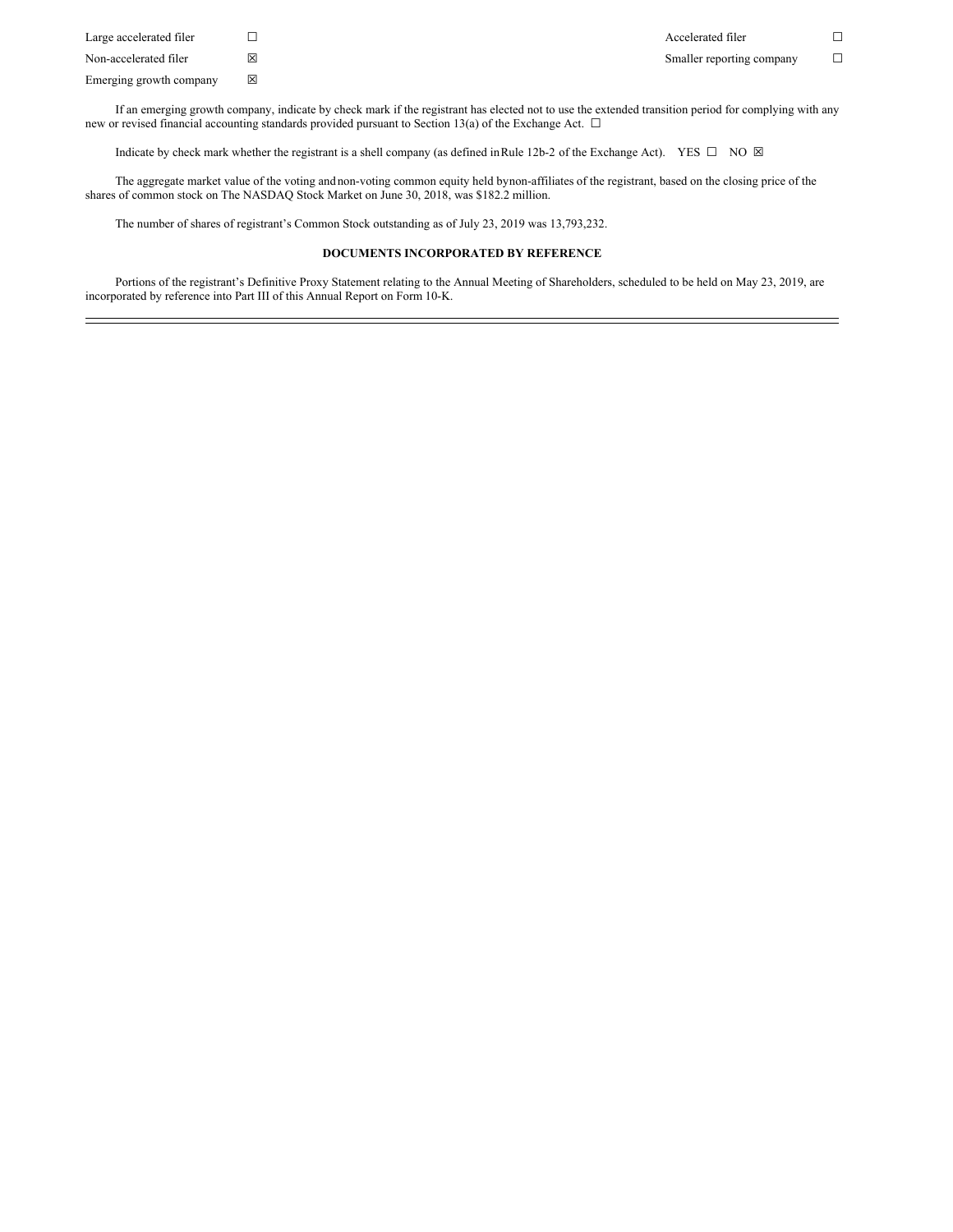#### **EXPLANATORY NOTE**

Spirit of Texas Bancshares, Inc. (the "Company") is filing this amendment no. 1 on Form10-K/A (the "Amendment No. 1") to amend the Company's Annual Report on Form 10-K for the year ended December 31, 2018, which was initially filed with the Securities and Exchange Commission ("SEC") on March 15, 2019 (the "Original 2018 Form 10-K"). The purpose of this Amendment No. 1 is to provide a list of the subsidiaries of the Company under Exhibit 21.1, which was inadvertently omitted from the Original 2018 Form 10-K. Certain changes have been made to the Exhibit Index included in Part IV, Item 15 "Exhibits and Financial Statement Schedules" to reflect the inclusion of the list of the subsidiaries of the Company under Exhibit 21.1.

In addition, pursuant to Rule 12b-15 under the Securities Exchange Act of 1934, as amended (the "Exchange Act"), new certifications by the Company's principal executive officer and principal financial officer are filed herewith as exhibits to this Amendment No. 1 pursuant to Rule 13a-14(a) or 15d-14(a) of the Exchange Act. These certifications are attached to this Amendment No. 1 as Exhibits 31.1 and 31.2. Because no financial statements have been included in this Amendment No. 1 and this Amendment No. 1 does not contain or amend any disclosure with respect to Items 307 and 308 of Regulation S-K, paragraphs 3, 4 and 5 of the certifications have been omitted. Additionally, we are not including the certificate under Section 906 of the Sarbanes-Oxley Act of 2002, as no financial statements are being filed with this Amendment No. 1.

This Amendment No. 1 is an exhibit-only filing. Except as described above, this Amendment No. 1 does not modify or update in any way the financial statements or disclosures made, or any exhibits included or incorporated by reference, in the Original 2018 Form 10-K and does not reflect events occurring after the filing of the Original 2018 Form 10-K. Accordingly, this Amendment No. 1 should be read in conjunction with the Original 2018 Form 10-K and the Company's other filings with the SEC.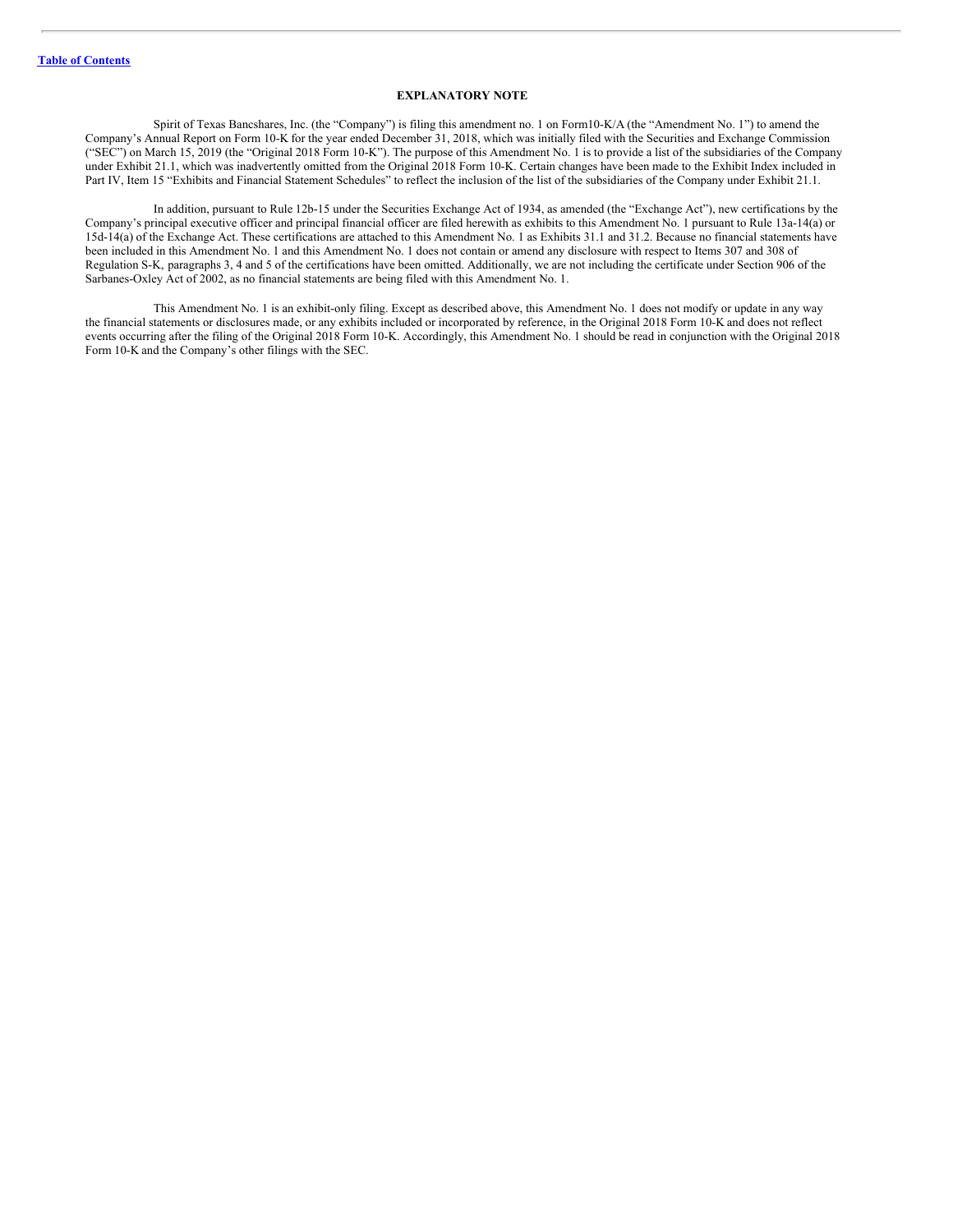### <span id="page-3-0"></span>**TABLE OF CONTENTS**

|                                                  | Page No.     |
|--------------------------------------------------|--------------|
| PART IV                                          |              |
| Item 15. Exhibits, Financial Statement Schedules |              |
| SIGNATURES                                       | $\mathbf{r}$ |
|                                                  |              |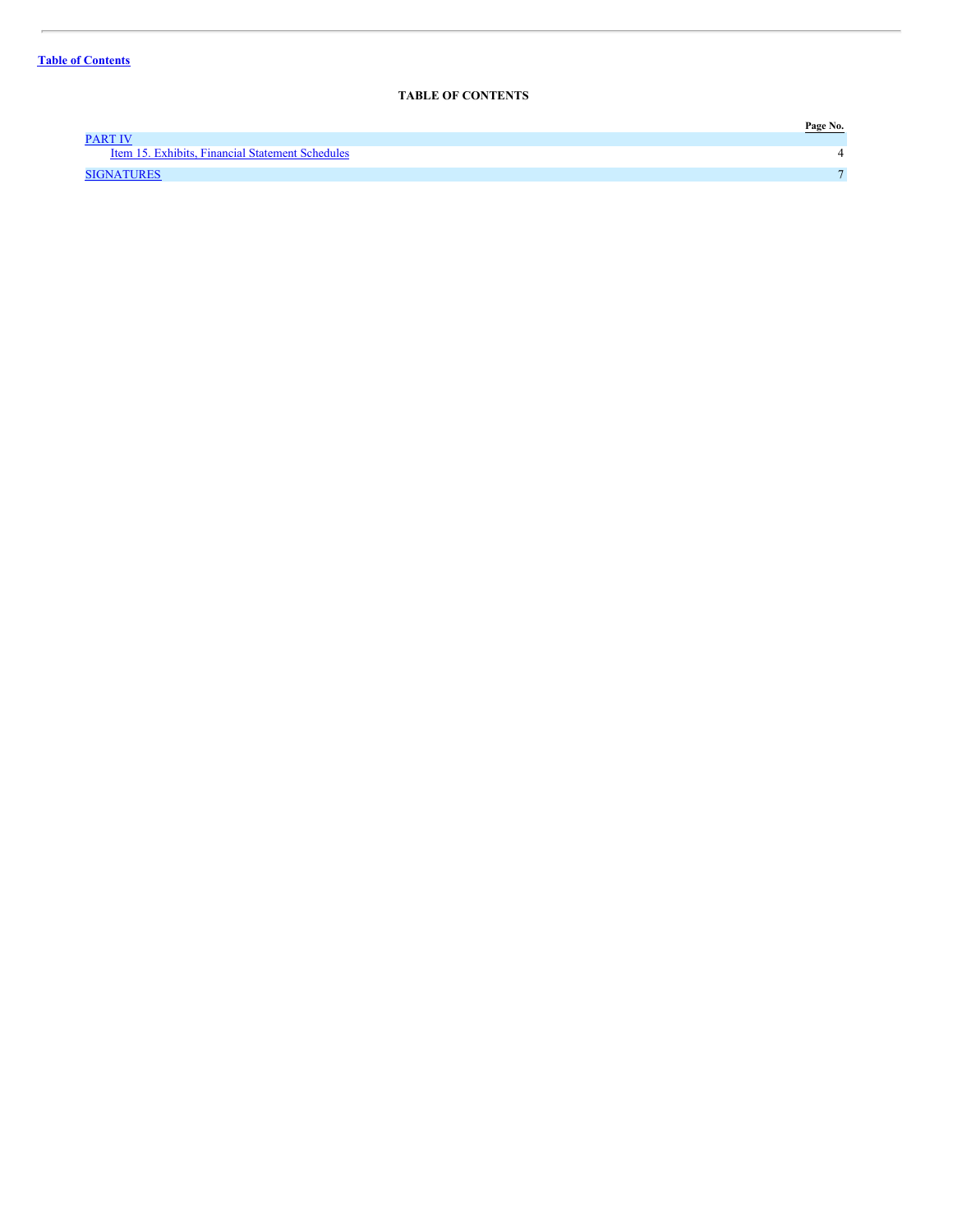#### <span id="page-4-0"></span>**Part IV**

#### <span id="page-4-1"></span>**Item 15. Exhibits, Financial Statement Schedules.**

- (1) The consolidated financial statements, notes thereto and independent auditors' report thereon, filed as part hereof, were filed as Part II, Item 8 of the Original 2018 Form 10-K.
- (2) All financial statement schedules are omitted because they are not required or applicable, or the required information is shown in the consolidated financial statements or the notes thereto.
- (3) Exhibits

| <b>Exhibit</b><br>No. | <b>Description</b>                                                                                                                                                                                                                                                                                                                                                                                                             |
|-----------------------|--------------------------------------------------------------------------------------------------------------------------------------------------------------------------------------------------------------------------------------------------------------------------------------------------------------------------------------------------------------------------------------------------------------------------------|
| 2.1                   | Agreement and Plan of Reorganization, dated as of July 19, 2018, by and among Spirit of Texas Bancshares, Inc. and Comanche National<br>Corporation (incorporated by reference to Exhibit 2.1 to Current Report on Form 8-K filed with the SEC on July 19, 2018 (File No. 001-38484))<br>(schedules to which have been omitted pursuant to Item $601(b)(2)$ ) of Regulation S-K and will be provided to the SEC upon request). |
| 2.2                   | Agreement and Plan of Reorganization, dated as of November 27, 2018, by and among Spirit of Texas Bancshares, Inc. and First Beeville<br>Financial Corporation (incorporated by reference to Exhibit 2.1 to Current Report on Form 8-K filed with the SEC on November 28, 2018)<br>(schedules to which have been omitted pursuant to Item $601(b)(2)$ ) of Regulation S-K and will be provided to the SEC upon request).       |
| 3.1                   | Second Amended and Restated Certificate of Formation of Spirit of Texas Bancshares, Inc. (incorporated herein by reference to Exhibit 3.1 to the<br>Registration Statement on Form S-1 of Spirit of Texas Bancshares, Inc. (Registration No. 333-224172) filed April 6, 2018).                                                                                                                                                 |
| 3.2                   | Amended and Restated Bylaws of Spirit of Texas Bancshares, Inc. (incorporated herein by reference to Exhibit 3.2 to the Registration Statement<br>on Form S-1 of Spirit of Texas Bancshares, Inc. (Registration No. 333-224172) filed April 6, 2018).                                                                                                                                                                          |
| 4.1                   | Specimen Common Stock Certificate (incorporated herein by reference to Exhibit 4.1 to the Registration Statement on FormS-1 of Spirit of<br>Texas Bancshares, Inc. (Registration No. 333-224172) filed April 26, 2018).                                                                                                                                                                                                        |
| 4.2                   | Form of Common Stock Purchase Warrant (incorporated herein by reference to Exhibit 4.2 to the Registration Statement on FormS-1 of Spirit of<br>Texas Bancshares, Inc. (Registration No. 333-224172) filed April 6, 2018).                                                                                                                                                                                                     |

- 10.1† Executive Employment Agreement, dated March 1, 2017, by and between Spirit of Texas Bancshares, Inc. and Dean O. Bass [\(incorporated](http://www.sec.gov/Archives/edgar/data/1499453/000119312518109689/d351576dex101.htm) herein by reference to Exhibit 10.1 to the Registration Statement on Form S-1 of Spirit of Texas Bancshares, Inc. (Registration No. 333-224172) filed April 6, 2018).
- 10.2† Executive Employment Agreement, dated March 1, 2017, by and between Spirit of Texas Bancshares, Inc. and David M. McGuire [\(incorporated](http://www.sec.gov/Archives/edgar/data/1499453/000119312518109689/d351576dex102.htm) herein by reference to Exhibit 10.2 to the Registration Statement on Form S-1 of Spirit of Texas Bancshares, Inc. (Registration No. 333-224172) filed April 6, 2018).
- 10.3† Executive Employment Agreement, dated March 1, 2017, by and between Spirit of Texas Bancshares, Inc. and Jerry Golemon [\(incorporated](http://www.sec.gov/Archives/edgar/data/1499453/000119312518109689/d351576dex103.htm) herein by reference to Exhibit 10.3 to the Registration Statement on Form S-1 of Spirit of Texas Bancshares, Inc. (Registration No. 333-224172) filed April 6, 2018).
- 10.4† Executive Employment Agreement, dated July 10, 2017, by and between Spirit of Texas Bancshares, Inc. and Jeffrey A. Powell [\(incorporated](http://www.sec.gov/Archives/edgar/data/1499453/000119312518109689/d351576dex104.htm) herein by reference to Exhibit 10.4 to the Registration Statement on Form S-1 of Spirit of Texas Bancshares, Inc. (Registration No. 333-224172) filed April 6, 2018).

4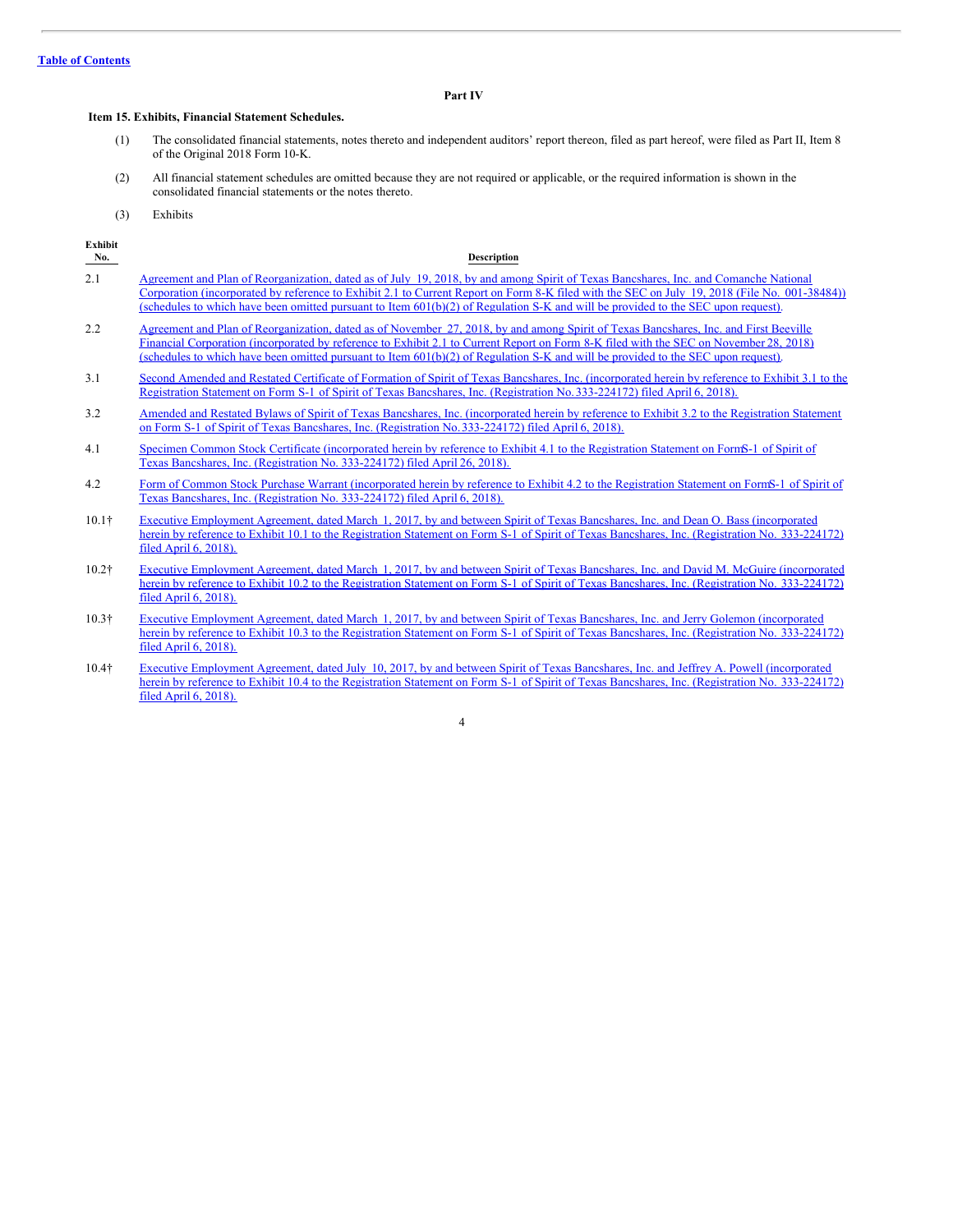#### **Table of [Contents](#page-3-0)**

- 10.5† Spirit of Texas Bancshares, Inc. 2008 Stock Plan [\(incorporated](http://www.sec.gov/Archives/edgar/data/1499453/000119312518109689/d351576dex105.htm) herein by reference to Exhibit 10.5 to the Registration Statement onForm S-1 of Spirit of Texas Bancshares, Inc. (Registration No. 333-224172) filed April 6, 2018).
- 10.6† Amendment to the Spirit of Texas Bancshares, Inc. 2008 Stock Plan (dated May 17, 2012) [\(incorporated](http://www.sec.gov/Archives/edgar/data/1499453/000119312518109689/d351576dex106.htm) herein by reference to Exhibit 10.6 to the Registration Statement on Form S-1 of Spirit of Texas Bancshares, Inc. (Registration No. 333-224172) filed April 6, 2018).
- 10.7† Amendment to the Spirit of Texas Bancshares, Inc. 2008 Stock Plan (dated May 23, 2013) [\(incorporated](http://www.sec.gov/Archives/edgar/data/1499453/000119312518109689/d351576dex107.htm) herein by reference to Exhibit 10.7 to the Registration Statement on Form S-1 of Spirit of Texas Bancshares, Inc. (Registration No. 333-224172) filed April 6, 2018).
- 10.8† Amendment to the Spirit of Texas Bancshares, Inc. 2008 Stock Plan (dated May 21, 2015) [\(incorporated](http://www.sec.gov/Archives/edgar/data/1499453/000119312518109689/d351576dex108.htm) herein by reference to Exhibit 10.8 to the Registration Statement on Form S-1 of Spirit of Texas Bancshares, Inc. (Registration No. 333-224172) filed April 6, 2018).
- 10.9† Second Amendment to the Spirit of Texas Bancshares, Inc. 2008 Stock Plan (dated January 19, 2017) [\(incorporated](http://www.sec.gov/Archives/edgar/data/1499453/000119312518109689/d351576dex109.htm) herein by reference to Exhibit 10.9 to the Registration Statement on Form S-1 of Spirit of Texas Bancshares, Inc. (Registration No. 333-224172) filed April 6, 2018).
- 10.10† Form of Stock Option Agreement under the Spirit of Texas Bancshares, Inc. 2008 Stock Plan (incorporated herein by reference to Exhibit 10.10 to the Registration Statement on Form S-1 of Spirit of Texas Bancshares, Inc. (Registration No. 333-224172) filed April 6, 2018).
- 10.11† Spirit of Texas Bancshares, Inc. 2017 Stock Incentive Plan (incorporated herein by reference to Exhibit 10.11 to the Registration Statement on Form S-1 of Spirit of Texas Bancshares, Inc. (Registration [No.333-224172\)](http://www.sec.gov/Archives/edgar/data/1499453/000119312518109689/d351576dex1011.htm) filed April 6, 2018).
- 10.12† Form of Non-Qualified Stock Option Agreement under the Spirit of Texas Bancshares, Inc. 2017 Stock Incentive Plan (incorporated herein by reference to Exhibit 10.12 to the Registration Statement on Form S-1 of Spirit of Texas Bancshares, Inc. (Registration [No.333-224172\)](http://www.sec.gov/Archives/edgar/data/1499453/000119312518109689/d351576dex1012.htm) filed April 6, 2018).
- 10.13† Form of Incentive Stock Option Agreement under the Spirit of Texas Bancshares, Inc. 2017 Stock Incentive Plan (incorporated herein by reference to Exhibit 10.13 to the Registration Statement on Form S-1 of Spirit of Texas Bancshares, Inc. (Registration [No.333-224172\)](http://www.sec.gov/Archives/edgar/data/1499453/000119312518109689/d351576dex1013.htm) filed April 6, 2018).
- 10.14† Form of Restricted Stock Agreement under the Spirit of Texas Bancshares, Inc. 2017 Stock Incentive Plan (incorporated herein by reference to Exhibit 10.14 to the Registration Statement on Form S-1 of Spirit of Texas Bancshares, Inc. (Registration [No.333-224172\)](http://www.sec.gov/Archives/edgar/data/1499453/000119312518109689/d351576dex1014.htm) filed April 6, 2018).
- 10.15† Form of Director and Officer Indemnification Agreement (incorporated herein by reference to Exhibit 10.15 to the Registration Statement on Form S-1 of Spirit of Texas Bancshares, Inc. (Registration [No.333-224172\)](http://www.sec.gov/Archives/edgar/data/1499453/000119312518109689/d351576dex1015.htm) filed April 6, 2018).
- 10.16† Spirit of Texas Bank Non-Qualified Supplemental Deferred Compensation Plan (incorporated herein by reference to Exhibit 10.16 to the Registration Statement on Form S-1 of Spirit of Texas Bancshares, Inc. (Registration [No.333-224172\)](http://www.sec.gov/Archives/edgar/data/1499453/000119312518109689/d351576dex1016.htm) filed April 6, 2018).
- 10.17 Form of Voting Agreement, dated as of November 27, 2018, by and among Spirit of Texas Bancshares, Inc., First Beeville Financial Corporation and the shareholders of First Beeville Financial Corporation party thereto [\(incorporated](http://www.sec.gov/Archives/edgar/data/1499453/000119312518335712/d662012dex101.htm) herein by reference to Exhibit 10.1 to Current Report on Form 8-K filed with the SEC on November 28, 2018 (File No. 001-38484)).
- 10.18 Form of Director Support Agreement, dated as of November 27, 2018, by and among Spirit of Texas Bancshares, Inc., First Beeville Financial Corporation and each [non-employee](http://www.sec.gov/Archives/edgar/data/1499453/000119312518335712/d662012dex102.htm) director of First Beeville Financial Corporation and The First National Bank of Beeville (incorporated herein by reference to Exhibit 10.2 to Current Report on Form 8-K filed with the SEC on November 28, 2018 (File No. 001-38484)).
- 21.1+ List of [Subsidiaries](#page-8-0) of Spirit of Texas Bancshares, Inc.
- 23.1\* [Consent](http://www.sec.gov/Archives/edgar/data/1499453/000156459019008002/stxb-ex231_430.htm) of BDO USA, LLP.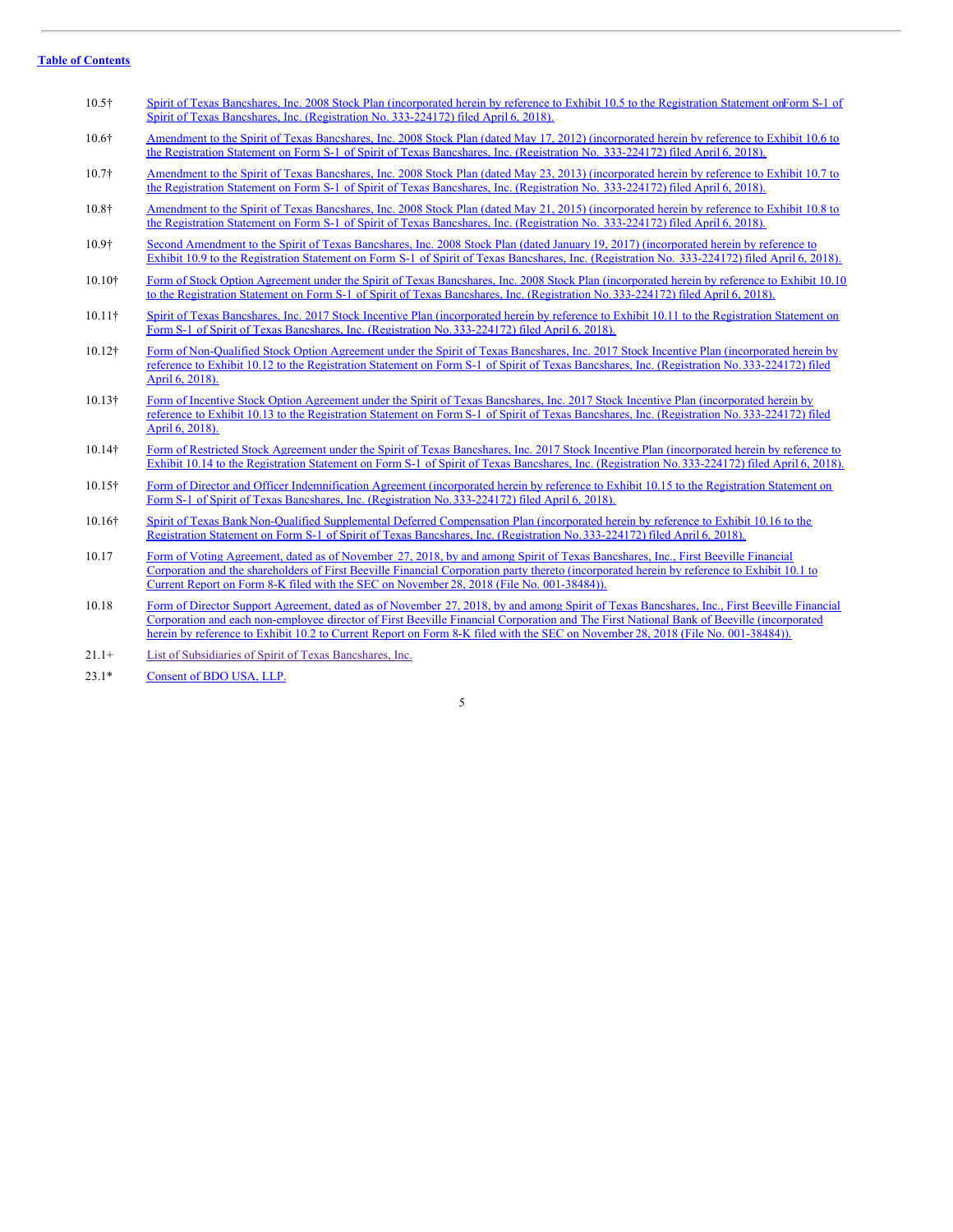#### **Table of [Contents](#page-3-0)**

| $31.1+$        | Certification by Chief Executive Officer pursuant to Rule 13a-14(a) under the Securities Exchange Act of 1934, as amended. |
|----------------|----------------------------------------------------------------------------------------------------------------------------|
| $31.2+$        | Certification by Chief Financial Officer pursuant to Rule 13a-14(a) under the Securities Exchange Act of 1934, as amended. |
| $32.1**$       | Section 1350 Certification of Chief Executive Officer.                                                                     |
| $32.2**$       | Section 1350 Certification of Chief Financial Officer.                                                                     |
| $101.$ INS*    | <b>XBRL</b> Instance Document                                                                                              |
| $101.SCH*$     | <b>XBRL Taxonomy Extension Schema Document</b>                                                                             |
| $101.CAL*$     | <b>XBRL Taxonomy Extension Calculation Linkbase Document</b>                                                               |
| $101.LAB*$     | XBRL Taxonomy Extension Label Linkbase Document                                                                            |
| 101.PRE*       | <b>XBRL Taxonomy Extension Presentation Linkbase Document</b>                                                              |
| $101.$ DEF $*$ | XBRL Taxonomy Extension Definition Linkbase Document                                                                       |
| $^{+}$         | Filed herewith.                                                                                                            |
| *              | Filed as an exhibit to the Original 2018 Form 10-K.                                                                        |
| $* *$          | Furnished as an exhibit to the Original 2018 Form 10-K.                                                                    |
|                | Indicates a management contract or compensatory plan.                                                                      |

6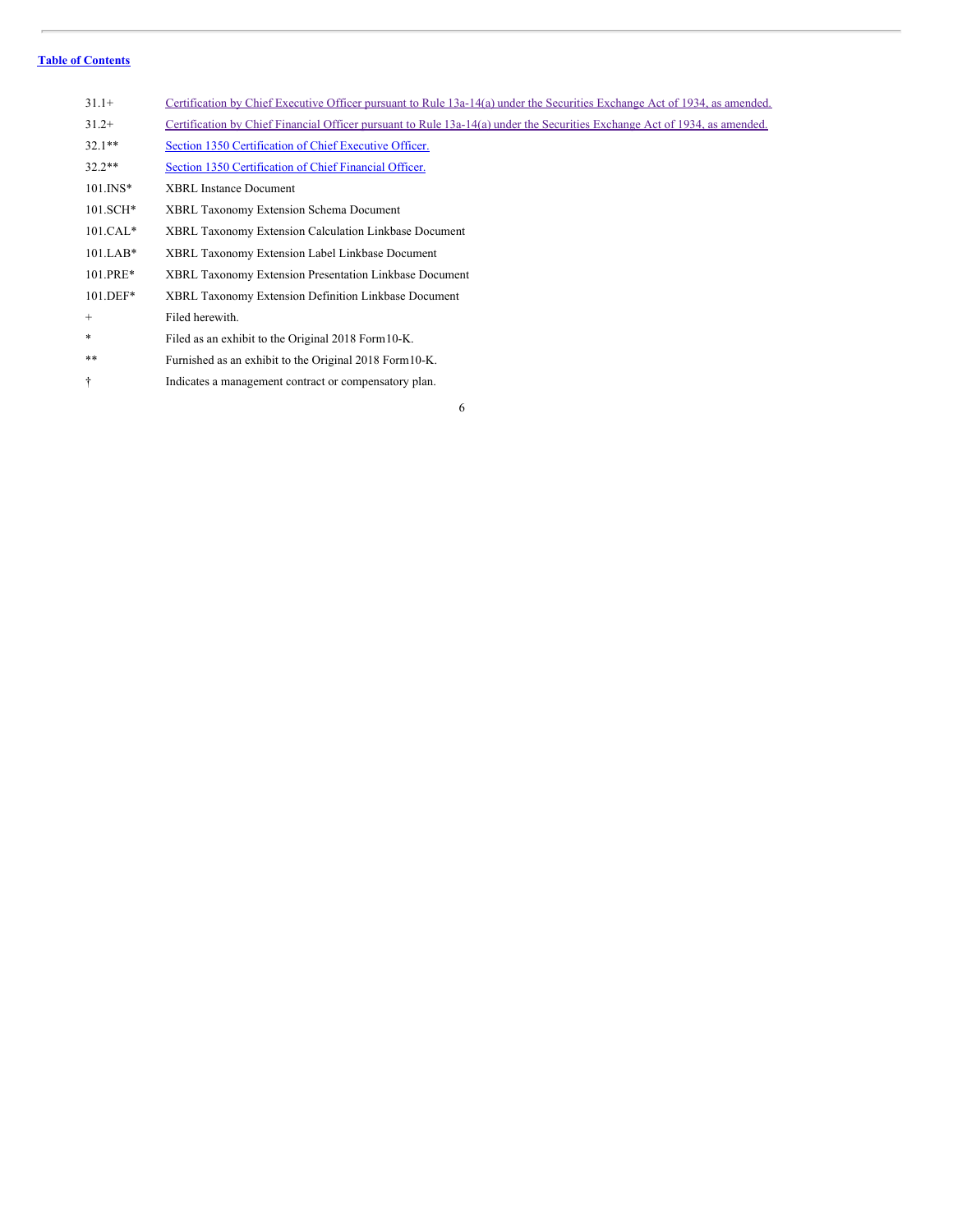#### <span id="page-7-0"></span>**SIGNATURES**

Pursuant to the requirements of Section 13 or 15(d) of the Securities Exchange Act of 1934 the registrant has duly caused this Amendment No. 1 to be signed on its behalf by the undersigned, thereunto duly authorized**.**

Date: July 24, 2019 By: 2019

**Spirit of Texas Bancshares, Inc.**

/s/ Dean O. Bass **Dean O. Bass Chairman and Chief Executive Officer (Principal Executive Officer)**

7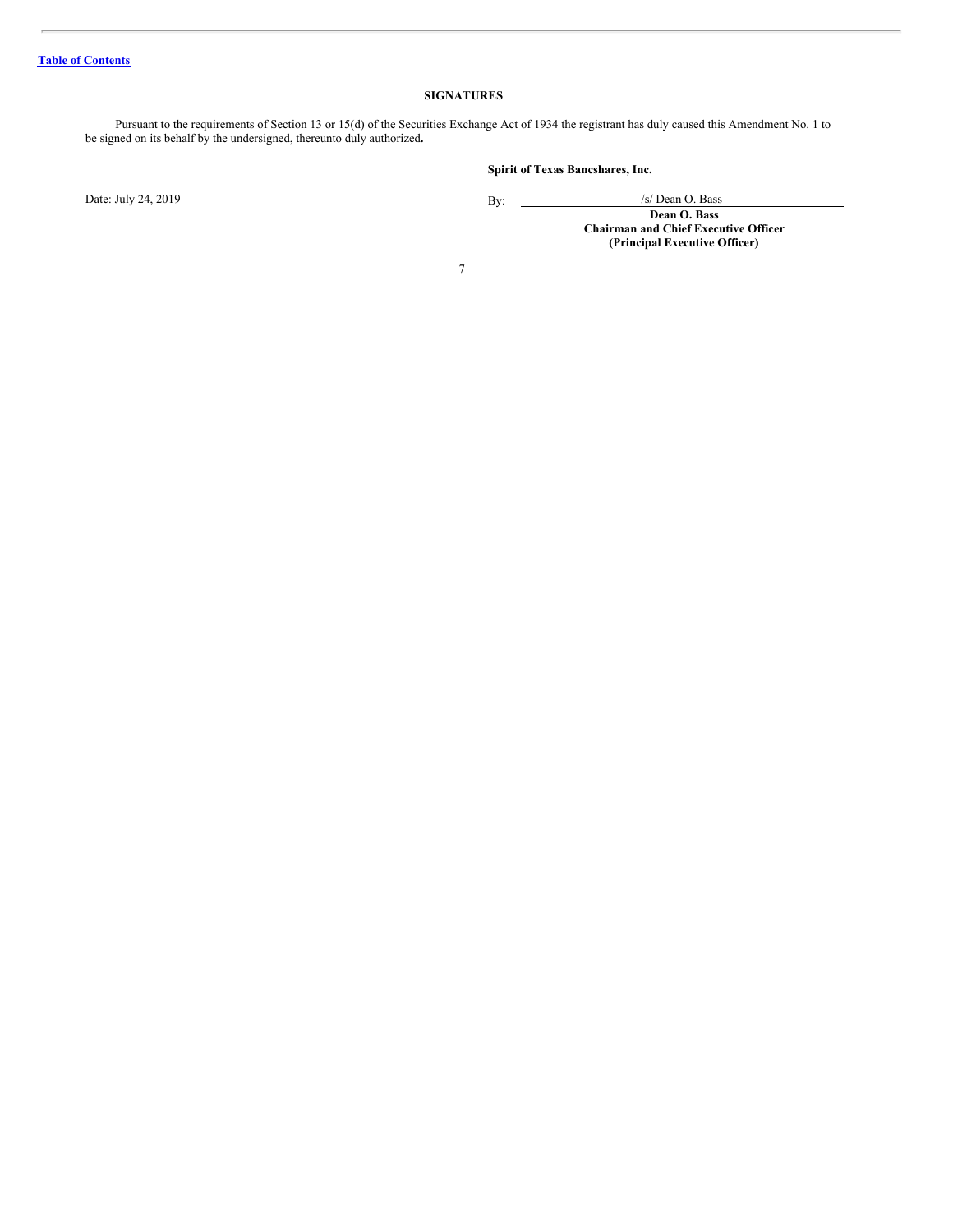#### <span id="page-8-0"></span>**Subsidiaries of Spirit of Texas Bancshares, Inc.**

Spirit of Texas Bank, SSB Texas

#### **Entity Name State of Incorporation**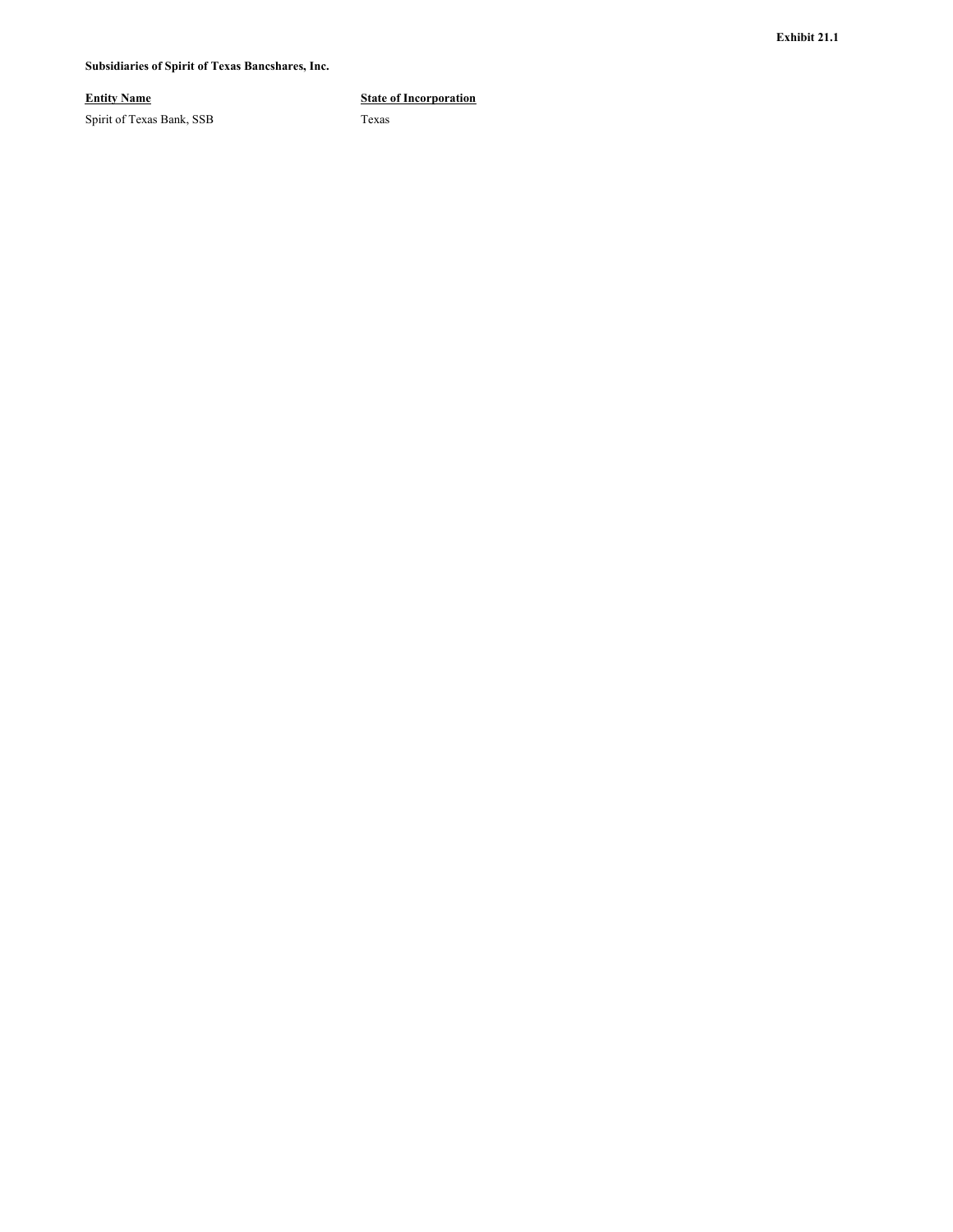#### **CERTIFICATION PURSUANT TO RULES 13a-14(a) AND 15d-14(a) UNDER THE SECURITIES EXCHANGE ACT OF 1934, AS ADOPTED PURSUANT TO SECTION 302 OF THE SARBANES-OXLEY ACT OF 2002**

<span id="page-9-0"></span>I, Dean O. Bass, certify that:

- 1. I have reviewed this Amendment No. 1 on Form10-K/A of Spirit of Texas Bancshares, Inc.; and
- 2. Based on my knowledge, this report does not contain any untrue statement of a material fact or omit to state a material fact necessary to make the statements made, in light of the circumstances under which such statements were made, not misleading with respect to the period covered by this report.

Date: July 24, 2019

By: /s/ Dean O. Bass

**Dean O. Bass Chief Executive Officer**